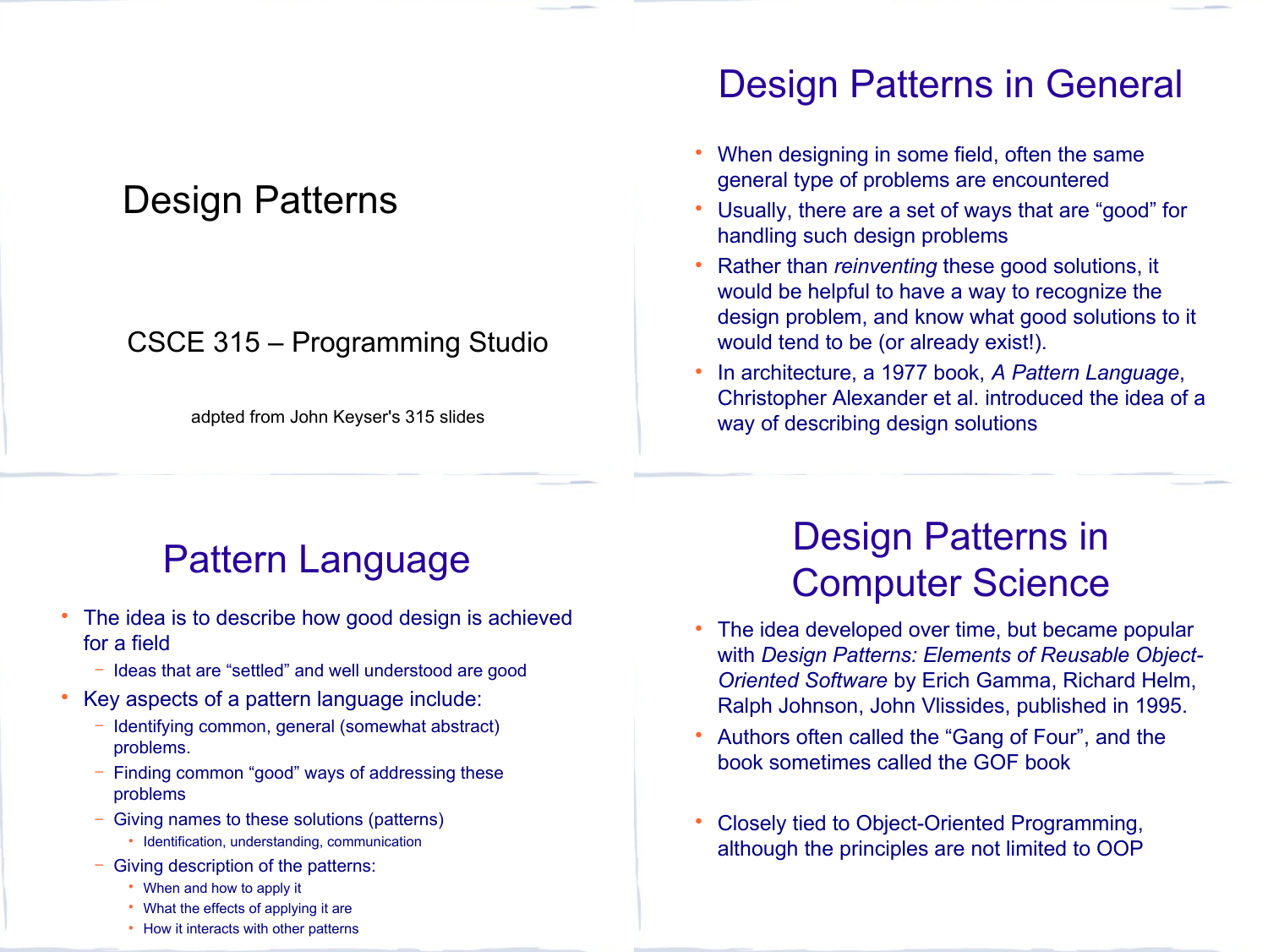# Design Pattern **Elements**

- Pattern name
	- − Name to describe it concisely
- Problem
	- − When to apply the pattern
- Solution
	- − What is involved in the pattern
- **Consequences** 
	- − Results and tradeoffs

# Design Pattern Descriptions (GOF)

- Intent
- Also Known As
- Motivation (scenario)
- Applicability (when to use)
- Structure (diagram of how it works)
- Participants (other things it uses)
- Collaborations (how it interacts with other stuff)
- Consequences (results and tradeoffs)
- Implementation (Pitfalls/hints/techniques)
- Sample Code
- Known Uses (examples in real systems)
- Related Patterns (closely related design patterns)

# Organizing Patterns

- Several Classification Schemes
	- − Purpose
	- − Scope (objects vs. classes)
	- − Relationships
	- − Functional (grouping similar ones)
	- − etc.

# Purposes of Design Patterns

- Creational
	- − Deal with object creation
- Structural
	- − Deal with how objects/classes are composed
- Behavioral
	- − Deal with how classes/objects interact
- Others for specific domains
	- − e.g. Concurrency
	- − e.g. User interface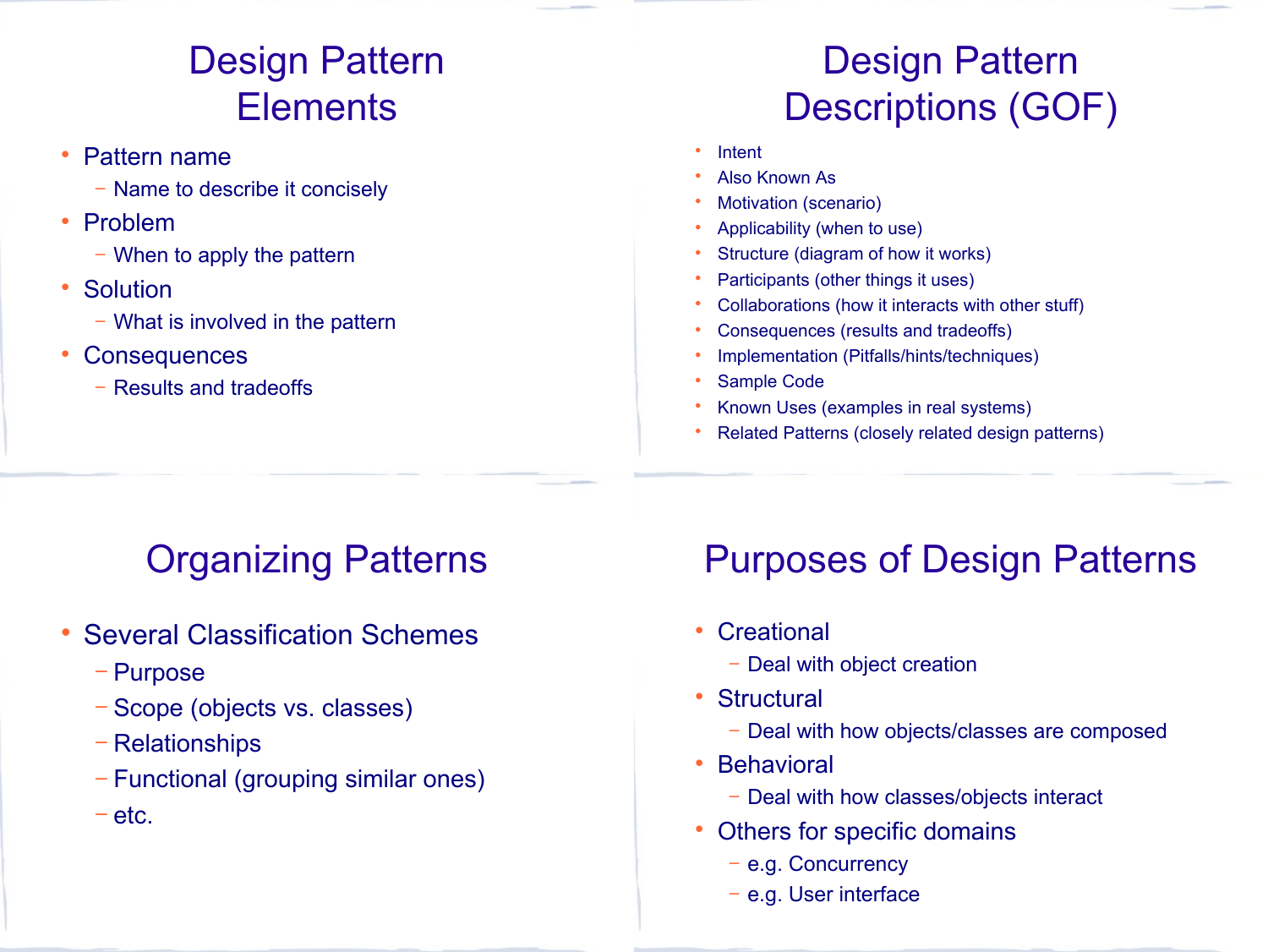## Example Creational: Factory Method

- Intent: Define an interface for creating an object, but let subclasses decide which class to instantiate. Defers instantiation to subclasses.
- Allows code to work with an interface, not the underlying concrete product
- Can be abstract (no default), or provide a default that is overridden by subclasses
- Allows subclasses to specialize and replace the default implementation

#### Example

#### • Instead of:

}

Book\* Publisher::CreateBook() { Book\* aBook = new Book(); Chapter\*  $c1$  = new Chapter(1); Chapter\*  $c2$  = new Chapter(2);

aBook->addChapter(c1); aBook->addChapter(c2);

#### Example

#### Use:

}

Book\* Publisher::CreateBook() { Book\* aBook = makeBook(); Chapter\*  $c1$  = makeChapter(1); Chapter\* c2 = makeChapter(2);

```
aBook->addChapter(c1);
aBook->addChapter(c2);
```
## Example Structural: Adapter

- aka Wrapper
- Intent: Convert the interface of a class into another interface clients expect. Adapter lets classes work together that couldn't otherwise because of incompatible interfaces.
- Example: Interface to game AI program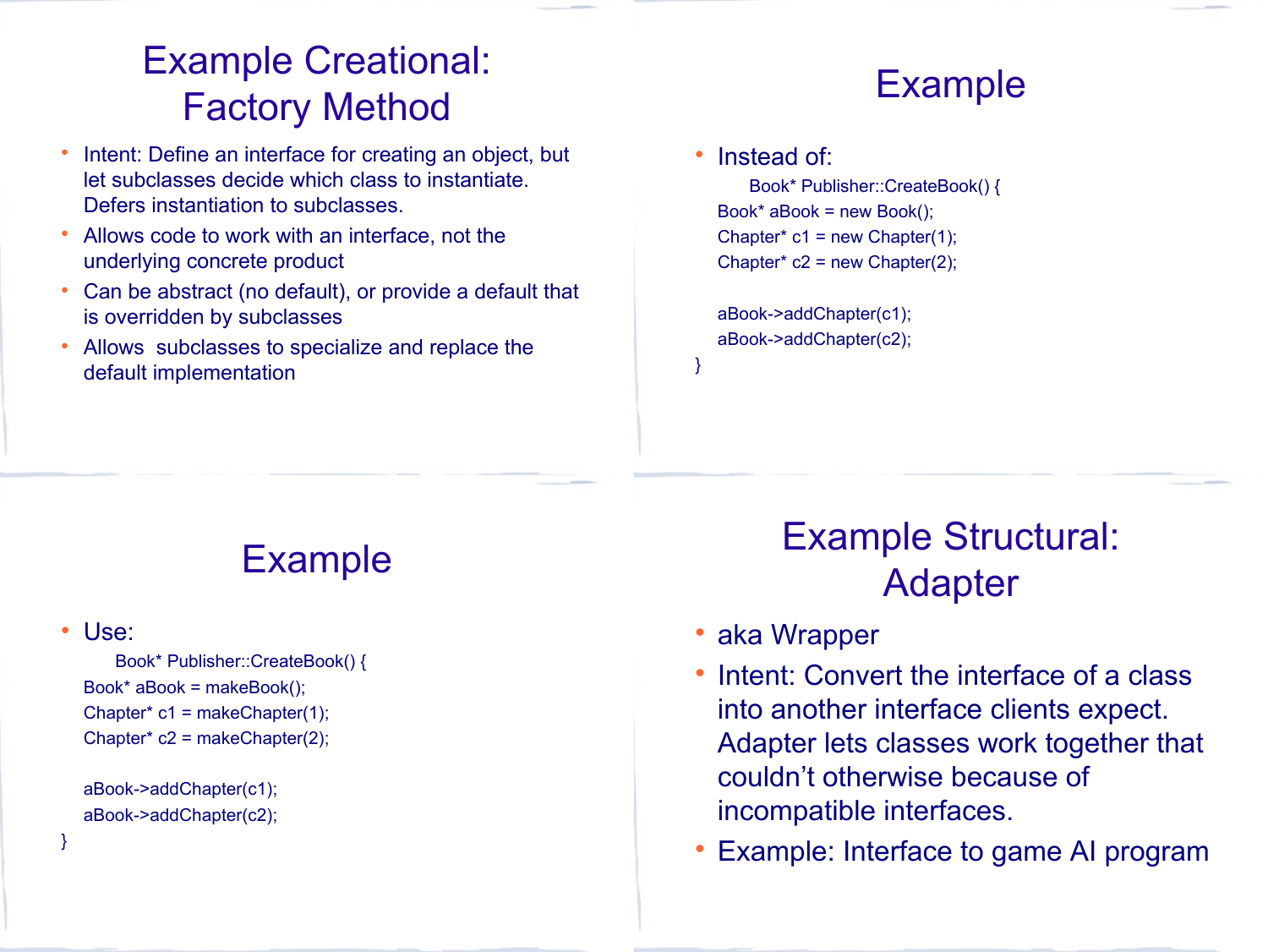## Example Structural: **Composite**

- Intent: Compose objects into tree structures to represent part-whole hierarchies. Composite lets clients treat individual objects and compositions of objects uniformly.
- Composite could be a "leaf" (basic object), in which case, it behaves just like that object
- Composite could be a combination of other objects in a hierarchy. Performs some general operations, then usually calls children
- Example: translating an object (or group of objects) in computer graphics

#### Example Behavioral: **Iterator**

- Intent: Provide a way to access the elements of an aggregate object sequentially without exposing its underlying representation
- Note: does not assume that there is a "true" sequential ordering
- Examples: tree traversal in preorder, postorder, inorder; records returned by DB query.

## Example Behavioral: **Observer**

- Intent: Define a one-to-many dependency between objects so that when one object changes state, all its dependents are notified and updated automatically.
- Example: multiple graph view of same data set (as bar chart, pie chart, etc.); graphs update when base data changes
- Usually attach/detach observers from a subject
	- − Observers get called whenever subject changes
	- Subject does not have to worry about how the observers work, it just calls a "notify" to each of them.

### Patterns (GOF book)

- Creational:
	- − Abstract Factory
	- − Builder
	- − Factory Method
	- − Prototype
	- − Singleton